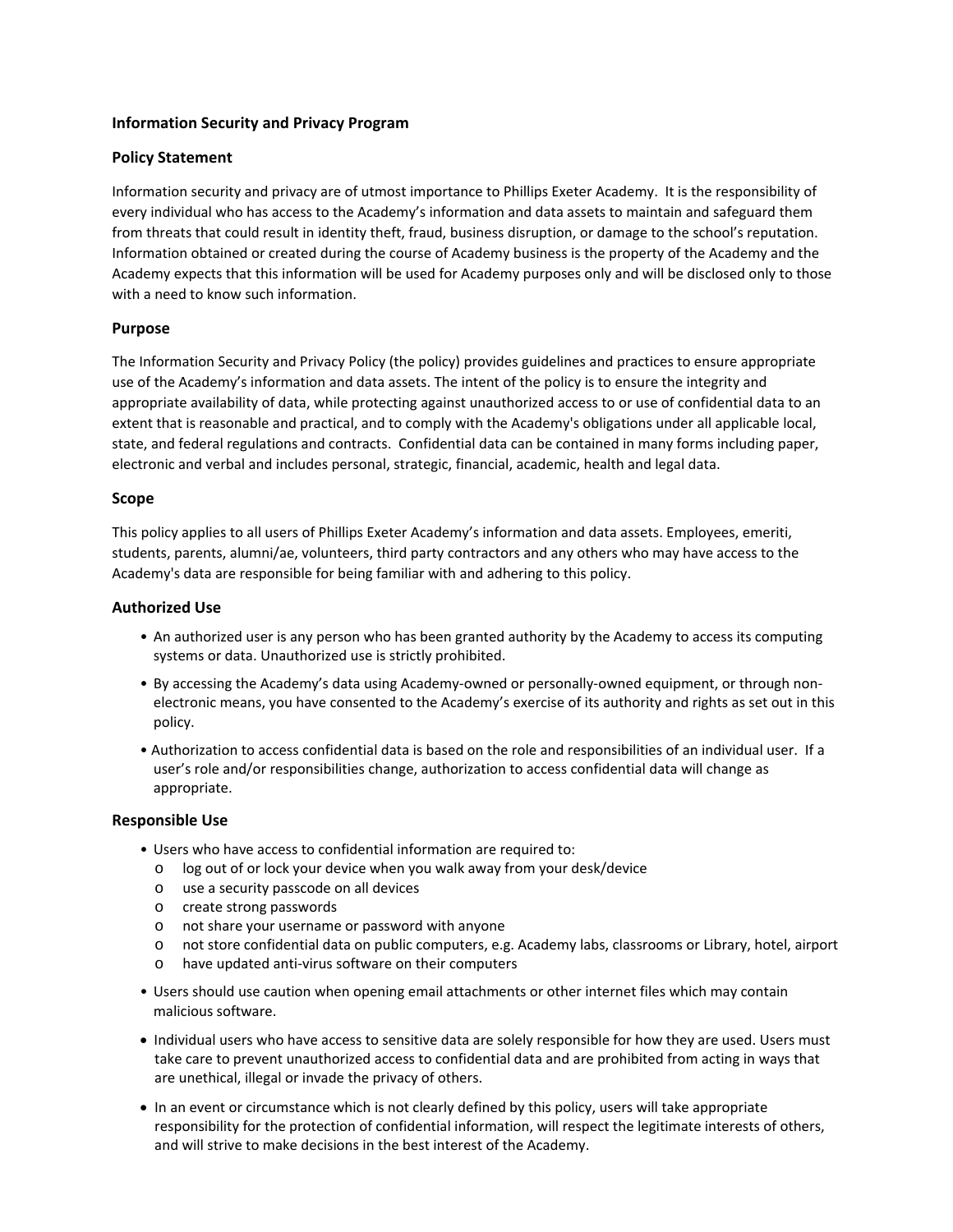## **Data Classification**

## **Confidential Data**

The Academy relies upon the integrity of its data assets to effectively operate the school. Data that, if lost, stolen, altered or disclosed without authorization, could result in identity theft, breach of state laws, federal laws or legally binding agreements are considered **confidential**. Inappropriate use of confidential data could have a serious negative affect upon the Academy, its employees and students. Examples of confidential data include student records, social security numbers, credit card numbers, dates of birth, financial account numbers, driver's license numbers, passport/visa numbers, health insurance policy numbers, salary information and donor giving information. This data should be treated with the highest levels of security controls.

## **Public Data**

Data is classified as **public** if there is little to no adverse impact from unauthorized disclosure or use, alteration or loss of that data or if the data is available through other public means. Little or no controls are needed to protect confidentiality and accessibility, though some level of control is required to prevent modification or destruction of public data.

## **Determining Classification**

Data will be reviewed and categories will classified by the CFO and Director of IT. The definition of data classifications above and the characteristics noted in the table below will help determine the appropriate classification.

| <b>Characteristic</b>                                                                                       | <b>Data Classification</b> |                |
|-------------------------------------------------------------------------------------------------------------|----------------------------|----------------|
|                                                                                                             | Confidential               | <b>Public</b>  |
| Potential negative impact or risk to the Academy, its<br>reputation and its constituents if data is misused | Yes                        | No             |
| Misuse could result in ID theft                                                                             | Yes                        | No             |
| Laws govern access and controls                                                                             | Yes                        | No             |
| Binding agreements state required controls                                                                  | Yes                        | No             |
| Fits pre-defined Confidential categories                                                                    | Yes                        | N <sub>o</sub> |
| Publicly Available in other forums (Newspapers, Websites,<br>via Freedom of Information Act)                | No.                        | Yes            |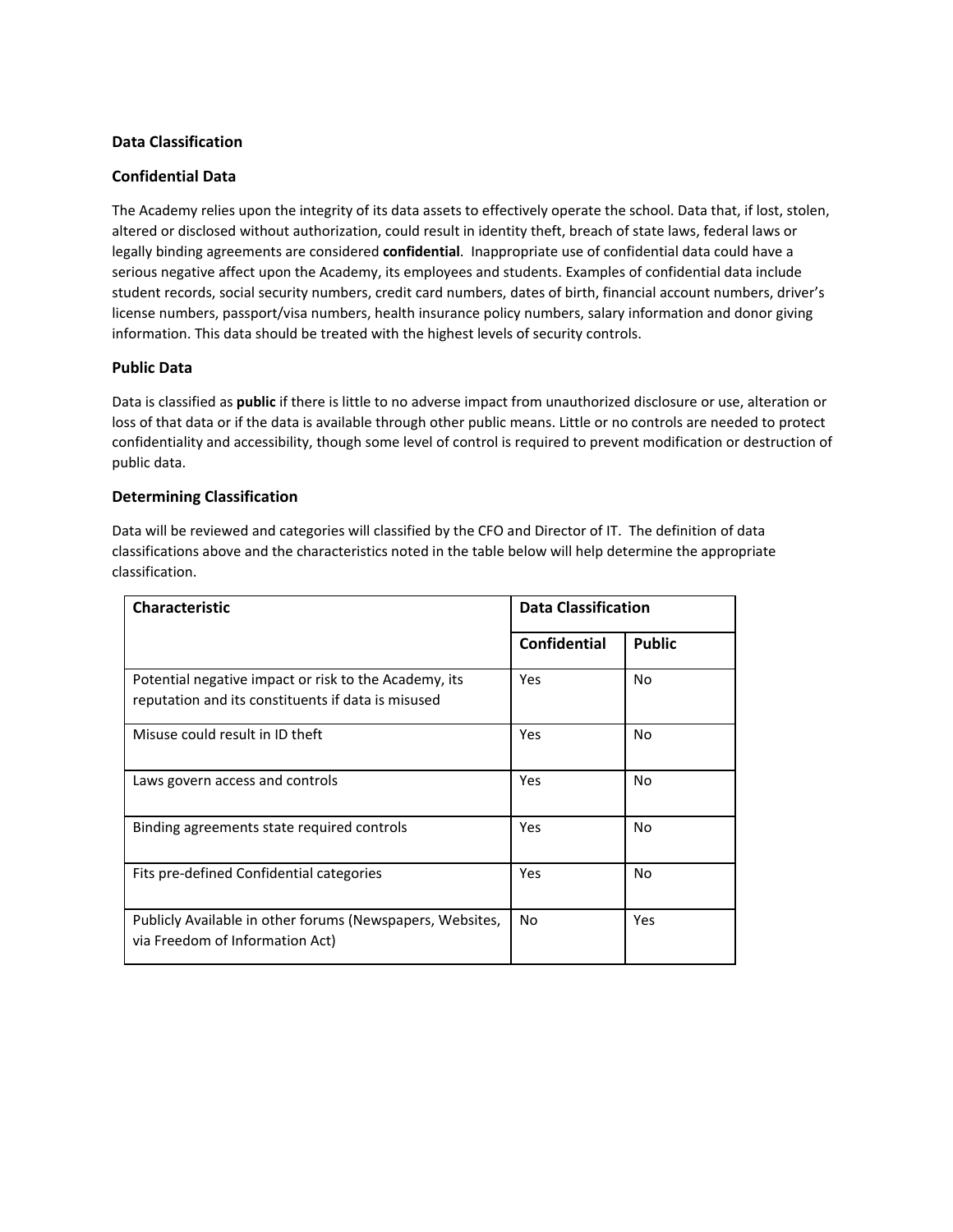# **Confidential Categories**

Phillips Exeter Academy has determined various categories of data that should be considered confidential. Upon review of specific data, any that fit the following categories should be treated as confidential. Permission to access this data must be provided by the Director of the noted department or the position noted as the Owner.

| Category                                               | <b>Definitions</b>                                                                                                 | <b>Examples</b>                                                                                                                                                                                                                                                                     | Owner                                                                                                                                                                   |
|--------------------------------------------------------|--------------------------------------------------------------------------------------------------------------------|-------------------------------------------------------------------------------------------------------------------------------------------------------------------------------------------------------------------------------------------------------------------------------------|-------------------------------------------------------------------------------------------------------------------------------------------------------------------------|
| Authentication<br>Verifiers                            | Data that provides authorized<br>access to any Academy<br>computing resources.                                     | User name and Password                                                                                                                                                                                                                                                              | $\mathsf{I}\mathsf{T}$                                                                                                                                                  |
| Personally<br>Identifiable<br>Information (PII)        | Data that can be used to<br>assume another's identity.<br>Restricted by state privacy<br>laws.                     | <b>Social Security Number</b><br>Date of Birth<br>Driver's license number<br>State issued identification number<br>Health insurance information<br>Passport/Visa number                                                                                                             | HR-Employees<br>DoS-Students, Parents<br>Admissions - Prospective<br>students/families<br>IA - alumni, past parents<br>Summer School - SS<br>students, families, alumni |
| Protected Health<br>Information (PHI)                  | Any health information or<br>records that can be personally<br>identified.                                         | Diagnosis/conditions - physical or<br>mental<br><b>Treatment information</b><br>Payment information<br>The above data combined with<br>data that personally identifies an<br>individual, including but not<br>limited to:<br>PII (see above)<br>Name<br>Address<br>Telephone number | $HR - Staff$<br>DoF-Faculty<br>Medical Director -<br>Students                                                                                                           |
| Payment Card<br>Information                            | Payment Card account<br>information as defined by the<br>Payment Card Industry Data<br>Security Standard (PCI DSS) | <b>Primary Account Number</b><br>Cardholder Name<br>Service Code<br><b>Expiration Date</b><br>Service Code<br>CAV2, CVC2, CVV2, CID<br>PIN<br>Contents of magnetic strip                                                                                                            | <b>CFO</b>                                                                                                                                                              |
| Financial<br>Information                               | Academy financial data or<br>financial data that can be<br>personally identified.<br>Restricted by regulations.    | Financial account numbers<br>Loan or Grant Information<br>Tax return information<br>Salary data                                                                                                                                                                                     | CFO - Academy data<br>HR - Employees<br><b>Admissions - Applicants</b>                                                                                                  |
| Personally<br>Identifiable<br><b>Education Records</b> | Individual student record data                                                                                     | Transcript data, combined with<br>data that identifies the individual:<br>PII (see above)<br>Name (student or parent)<br>Student ID number                                                                                                                                          | DoS<br>CCO                                                                                                                                                              |
| Legal Data                                             | Any data that is legal in nature<br>or subject to attorney-client<br>privilege                                     | Materials subject to litigation hold<br>Severance agreements<br><b>Negotiation documents</b><br>Contracts                                                                                                                                                                           | <b>CFO</b>                                                                                                                                                              |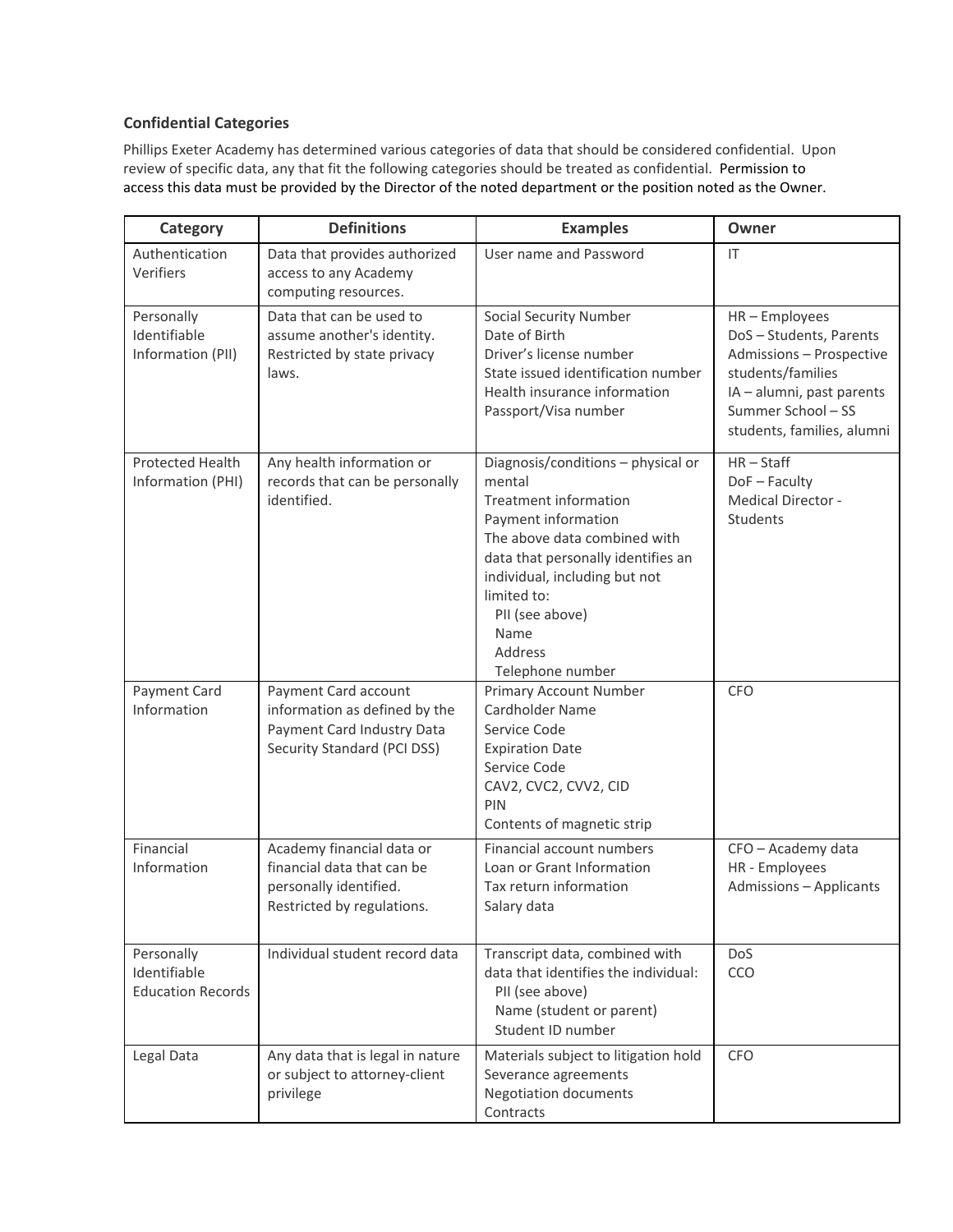# **Data Protection Standards for Confidential Data**

Data Protection Standards provide users with the guidance to protect the Academy's confidential data. All users of Academy data are expected to familiarize themselves with and follow these standards.

#### **Data Protection Standards**

| Media/Method                                                                                                                                              | <b>Data Protection</b>                                                                                                                                                                                                                           |
|-----------------------------------------------------------------------------------------------------------------------------------------------------------|--------------------------------------------------------------------------------------------------------------------------------------------------------------------------------------------------------------------------------------------------|
| Academy-owned and Personally-<br>owned Electronic Storage:<br>- Servers<br>- Laptops<br>- Removable storage<br>- Mobile devices<br>- Remote/cloud storage | Devices must require authentication (id & password).<br>Documents and files containing legal data must be marked "Privileged<br>and Confidential".                                                                                               |
|                                                                                                                                                           | Documents and files containing other confidential data should be marked<br>"Confidential".                                                                                                                                                       |
|                                                                                                                                                           | Documents and files containing confidential data must not be stored in<br>personal cloud accounts (e.g. Dropbox). If data needs to be shared, it<br>should be done through Academy owned means (e.g. OneDrive for<br>business, network folders). |
| Physical Storage:<br>- Paper<br>- Microfilm                                                                                                               | Documents and files containing legal data must be marked "Privileged<br>and Confidential".                                                                                                                                                       |
|                                                                                                                                                           | Documents and files containing other confidential data should be marked<br>"Confidential".                                                                                                                                                       |
|                                                                                                                                                           | Documents and files should be stored in a controlled environment and<br>should only be provided to those with permission.                                                                                                                        |
|                                                                                                                                                           | Official documents and files (e.g. student files) should be maintained and<br>disposed of according to data retention policies.                                                                                                                  |
|                                                                                                                                                           | Personal/individual copies must be safeguarded, and shredded after use.                                                                                                                                                                          |
| E-Mail                                                                                                                                                    | If documents or files containing confidential data are emailed, they must<br>be password protected. Password must be sent to recipient in a separate<br>email.                                                                                   |
|                                                                                                                                                           | Disclaimer must be appended to end of emails that contain confidential<br>data:                                                                                                                                                                  |
|                                                                                                                                                           | "Unauthorized disclosure of any proprietary or confidential information in<br>this email is prohibited. If you are not the intended recipient, please notify<br>the sender and delete this email immediately."                                   |
| <b>Fax Transmissions</b>                                                                                                                                  | Transmissions that contain confidential data must include the disclaimer:                                                                                                                                                                        |
|                                                                                                                                                           | "Unauthorized disclosure of any proprietary or confidential information in<br>this fax is prohibited. If you are not the intended recipient, please notify<br>the sender and destroy this fax immediately."                                      |
|                                                                                                                                                           | Material should be marked "Confidential".                                                                                                                                                                                                        |
| <b>Other Electronic Transmissions</b>                                                                                                                     | Must use secure protocols (e.g. SFTP)                                                                                                                                                                                                            |